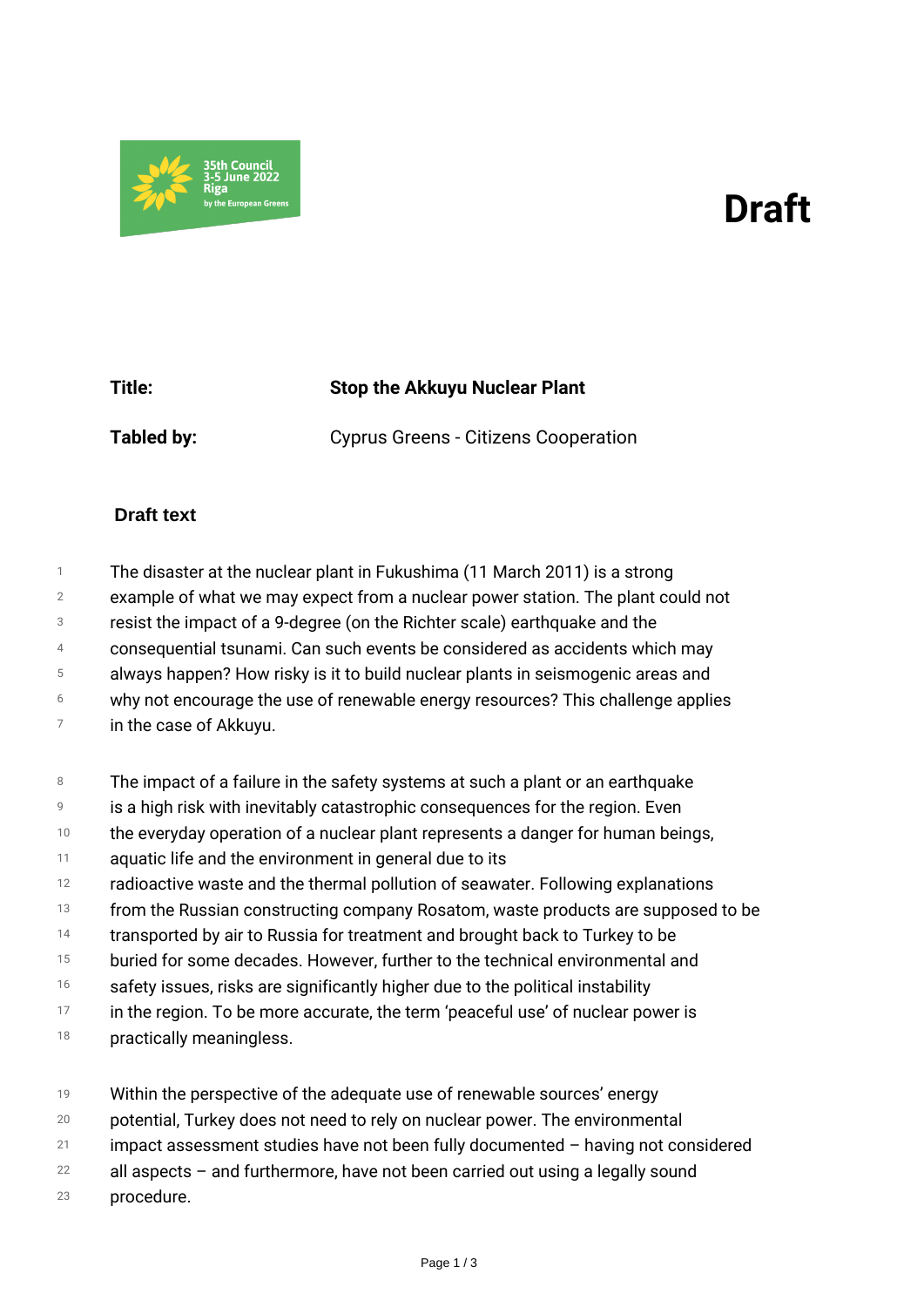- *24 The whole issue now needs to be considered in the light of recent developments*
- *25 in the area, especially in Ukraine, following Russia's invasion of the country.*
- *26 The consequences of this endless war, including seizing the Zaporizhzhia nuclear*
- *27 power – i.e. Europe's largest nuclear power plant –and blackmail over the use of*
- *28 nuclear weapons, underline the nuclear threat we are all facing.*
- *29 The European Green Party, in line with the relevant resolution of the European*
- *30 Parliament of April 2016, calls on the Turkish Government to stop the*
- *31 construction plans for the Akkuyu nuclear power plant.*

## **Background**

*The Cyprus Green Party – Citizens' Cooperation has been fighting the plans for the construction of the Akkuyu nuclear plant since November 1997. To this end, we have been in close cooperation with other parties in the region, mainly in Turkey and Greece. The said task, although initiated on the occasion of the Akkuyu issue, due to its close vicinity to Cyprus and other particular features, was soon addressed more widely, especially within the Mediterranean Green Parties Network for a No-Nukes Mediterranean.*

*In Cyprus, in 2015, the Green Party played a decisive role in establishing and operating the Cyprus Anti-Nuclear Platform comprising organisations from all over the country. For some years now, it has been increasing society's awareness of the risk from the ongoing construction of the Akkuyu nuclear power plant on Turkey's southern coast, very close to the island. Based on recent information, it is expected that one of the four reactors will be operational by October 2023, marking the occasion of the 100-year anniversary of the Turkish Republic.*

*The environmental impact assessment studies have not been fully documented – having not considered all aspects – and furthermore, have not been carried out using a legally sound procedure. This was confirmed in [Turkey's Accession Report of 2015](https://ec.europa.eu/neighbourhood-enlargement/system/files/2018-12/20151110_report_turkey.pdf) which states:*

*4.15. Chapter 15: Energy EU (p.48) ... On nuclear energy, nuclear safety and radiation protection, no progress can be reported on alignment with the acquis. The intergovernmental agreement with Japan to build Turkey's second nuclear power plant, in Sinop, was ratified in May. Construction of the marine structures of Turkey's first nuclear power plant, in Akkuyu, has already started. However, the law on acceding to the Joint Convention on the Safety of Spent Fuel Management and on the Safety of Radioactive Waste Management has not been adopted. The same goes for the draft framework law on nuclear energy and radiation and the establishment of an independent regulatory authority.*